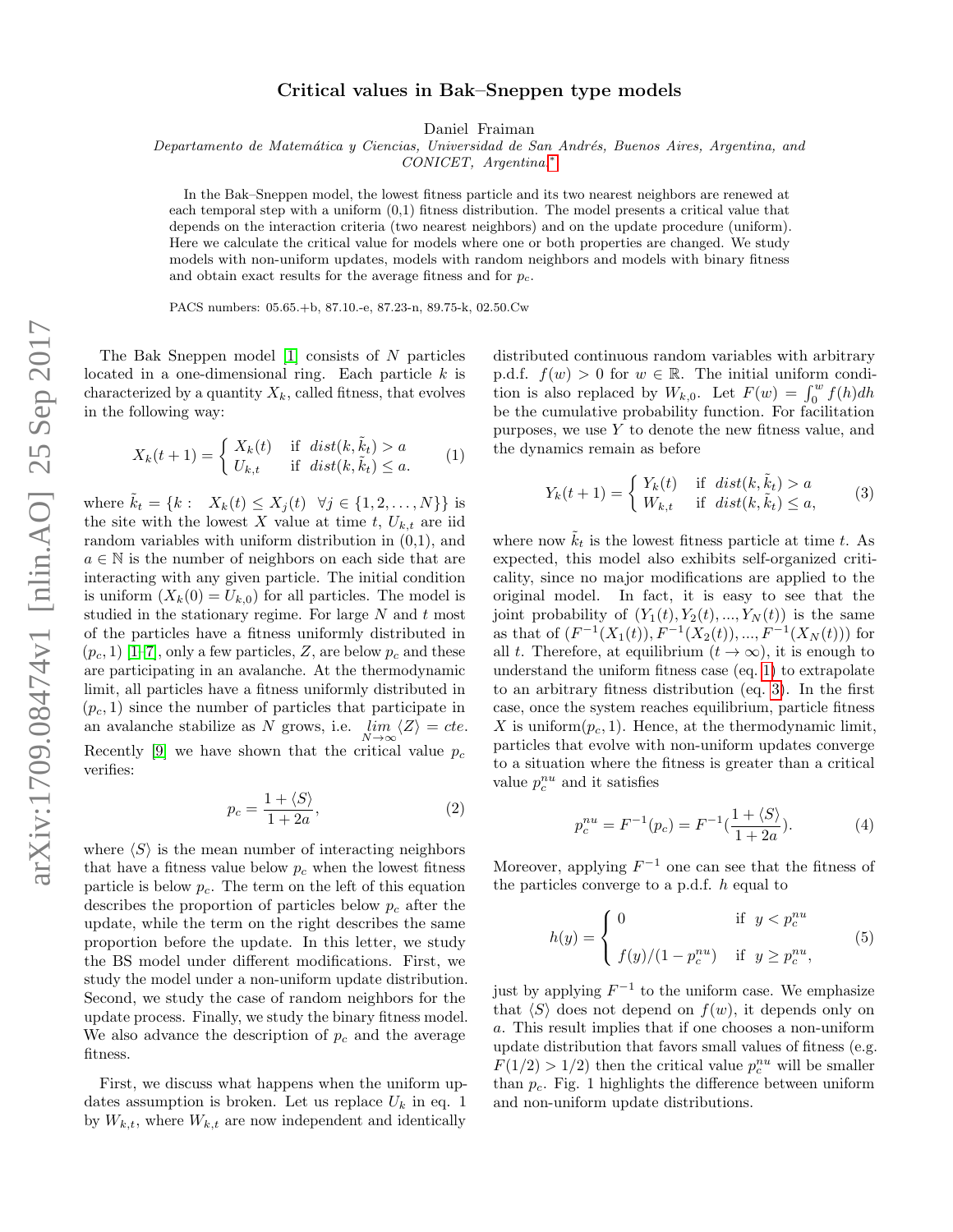

FIG. 1: Bak–Sneppen model. The update distribution is shown on the left and the equilibrium fitness distribution on the right. Two cases are shown: the  $(A)$  uniform  $(0,1)$ update distribution and (C) a two modes update distribution example,  $f(x)$ . The dashed line in (C) corresponds to  $p_c^{nu}$ , which verifies  $\int_{-\infty}^{p_c^{nu}} f(x) dx = p_c$ .

Given the difficulty of obtaining exact results in the Bak–Sneppen (BS) model, we study it under different modifications that make it more manageable. Next, we discuss some of these simplified models and study the impact of using equation [2](#page-0-2) and transformations similar to the one presented for the non-uniform update on those models.

Model 1: Random interacting neighbors. The most well-known modification to the BS model is to break the assumption that the nearest neighbors are the ones that interact with the lowest fitness particle. A simplified hypothesis is that the interacting particles are chosen randomly between all possible particles at each time step. Let us call this model the random Bak–Sneppen model (rBS model). This model also presents a critical value,  $p_c^r$ . In [\[8\]](#page-4-4) the authors found that the critical value is  $p_c^r = 1/2$ when considering only one interacting neighbor. In [\[9\]](#page-4-3), we also studied this model and looked for a lower bound for  $p_c$ . Ref. [\[9\]](#page-4-3) found that

<span id="page-1-0"></span>
$$
p_c^r = \frac{1}{1+2a}.\tag{6}
$$

just replacing  $\langle S \rangle$  by zero in eq. [2.](#page-0-2) The value of  $\langle S \rangle$  is zero because at the thermodynamic limit, all particles have a fitness value greater than  $p_c$  except for the ones that are part of the avalanche, which are not each others' neighbors. Fitness converges to a uniform  $(p_c^r, 1)$  distribution, thus the mean fitness is equal to  $\frac{1+p_c^r}{2}$ . Fig. 2A shows the mean fitness as a function of the number of interacting neighbors.



FIG. 2: A) Mean fitness of models 1 and 2 as a function of the number of interacting neighbors. Mean fitness of (B) model 3 and (C) model 4 as a function of p (probability of fitness equal to zero immediately after the update).

Note that the number of interacting neighbors can be odd in this model; one just needs to replace 2a by the number of interacting neighbors, m. This result can be extended to the case of non-uniform fitness. The new critical value  $p_c^{r,nu}$  verifies

$$
p_c^{r, nu} = F^{-1}(p_c^r) = F^{-1}(\frac{1}{1+m}).
$$
\n(7)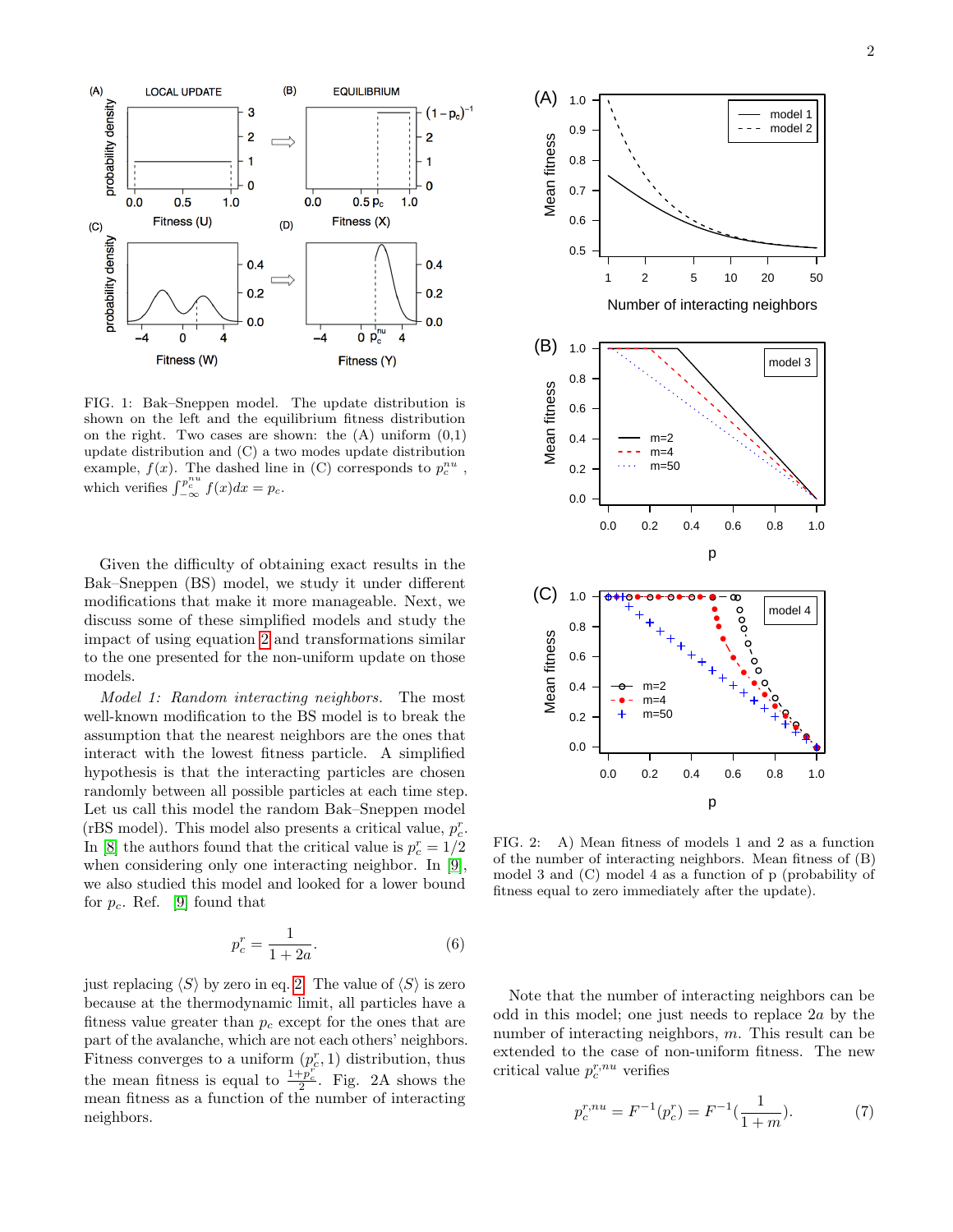Model 2: Random interacting neighbors and binary fitness A discrete fitness version of this model can be introduced just by considering values of fitness, now called Y, that can only take the values 0 or 1. The dynamics is the following: at each discrete time, a random site with fitness value 0 is updated, as are  $m$  other random sites. If there is no site with 0 fitness, a random site with a fitness of 1 is selected and updated with other  $m$  random sites. The sites are always updated with a Bernoulli variable with probability  $1/2$ . Note that, as there may be ties in fitness, we are obligated to randomly select the lowest fitness particle. The goal is the same as before: we want to understand the limit probability law of the particles' fitness. Since fitness in this case is binary, we study the proportion of particles with fitness equal 1,  $P(Y = 1)$ , which is equivalent to  $\langle Y \rangle$ .

This model can be described in terms of the rBS model. Let us take the original rBS model with fitness values  $X$ and apply the following function over the fitness

<span id="page-2-1"></span>
$$
\Psi_{1/2}(X) = \begin{cases} 1 & \text{if } X > 1/2 \\ 0 & \text{if } X \le 1/2. \end{cases}
$$
 (8)

Again, the joint probability of  $(Y_1(t), Y_2(t), ..., Y_N(t))$  is the same as that of  $(\Psi_{1/2}(X_1(t)), \Psi_{1/2}(X_2(t)), ..., \Psi_{1/2}(X_N(t))),$  i.e. The  $\Psi_{1/2}$  function converts the rBS model into the discrete version introduced above. At the thermodynamic limit, once the system reaches equilibrium, we know that the fitness of the rBS model particles obeys a uniform distribution from  $p_c^r$  to 1. Therefore, the proportion of particles that have a discrete fitness equal to 1,  $\langle Y \rangle$ , verifies

<span id="page-2-0"></span>
$$
\lim_{N \to \infty} \langle Y \rangle = \lim_{N \to \infty} \langle \Psi_{1/2}(X) \rangle = P(X > 1/2) = \frac{1+m}{2m}.
$$
\n(9)

Note that for  $m = 1$  all particles have a discrete fitness equal to 1. Fig. 2A shows the behavior of the mean fitness as a function of the number of interacting neighbors (eq. [9\)](#page-2-0).

Model 3: Random interacting neighbors, binary fitness and Bernoulli updates A new model can be introduced if we consider that the updates of the discrete fitness values obey a Bernoulli variable with probability  $1 - p$  of having fitness equal to 1. This model, unlike the Bak–Sneppen model, has a parameter. It resembles a percolation model more than the self-organized Bak–Sneppen model. Nevertheless, since part of the Bak-Sneppen dynamics is conserved (dynamics governed by the minimum fitness value) we anticipate some unexpected behavior at a particular value of p. Fortunately, as before, this model can be obtained from the rBS model. Just by applying the function  $\Psi_p$  (interchange 1/2 by p in eq. [8\)](#page-2-1) to the particle fitness that evolves according to the rBS model, we can obtain the new binary fitness.

At the thermodynamic limit, the fraction of sites with



FIG. 3: Simulations from the BS model for  $m = 2$ . Upper panels: Representation of the BS model where circles represent inactive particles and crosses represent active ones. Lower panels: Proportion of times the lowest fitness particle is the one in the  $i - th$  position going clockwise when there are  $(A)$ three, (B) four or (C) five active particles.

fitness equal to 1 behaves in the following way with the parameter p,

$$
\lim_{N \to \infty} \langle Y \rangle = \lim_{N \to \infty} \langle \Psi_p(X) \rangle = \begin{cases} \frac{1-p}{1-p_c^r} & \text{if } p > p_c^r \\ 1 & \text{if } p \le p_c^r. \end{cases}
$$

which is equivalent (using eq. [6\)](#page-1-0) to

$$
\lim_{N \to \infty} \langle Y \rangle = \begin{cases} (1 + \frac{1}{m})(1 - p) & \text{if } p > \frac{1}{1 + m} \\ 1 & \text{if } p \le \frac{1}{1 + m}. \end{cases} (10)
$$

Fig. 2B shows the average fitness as a function of p for three different values of m.

Model 4: Nearest neighbor interactions, binary fitness and Bernoulli updates Finally, we discuss a model similar to Model 3 where the nearest neighbors are the ones that are updated. This model was introduced by Barbay and Kenyon [\[10\]](#page-4-5). Fitness values are binary, but now, once the lowest fitness particle is selected (randomly, since there are ties), the  $m$  nearest neighbors are updated with independent Bernoulli variables with parameter  $1 - p$  [\[11\]](#page-4-6). In [\[10\]](#page-4-5) the authors show that for  $m = 2$  a critical value  $p_c^{BK}$  exists. Moreover, they prove [\[10\]](#page-4-5) that  $0.4563 < p_c^{BK}$ <br>and show by simulations that  $p_c^{BK} \approx 0.635$ .

Here, we present a better lower bound as well as an upper bound for the case of an arbitrary number of neighbors  $(m)$ . The result is the following,

<span id="page-2-2"></span>
$$
p_c^r < p_c^{BK} < p_c. \tag{11}
$$

The critical value of the BK model is bounded by the critical values of the rBS and BS models. For  $m = 2$ eq. [11](#page-2-2) state that  $1/2 < p_c^{BK} < 2/3$ . The lower bound  $p_c^r$   $\langle p_c^{BK} \rangle$  is easy to understand based on the results presented in [\[9\]](#page-4-3). We have already shown that more "compact" avalanches give rise to larger critical values. Now, if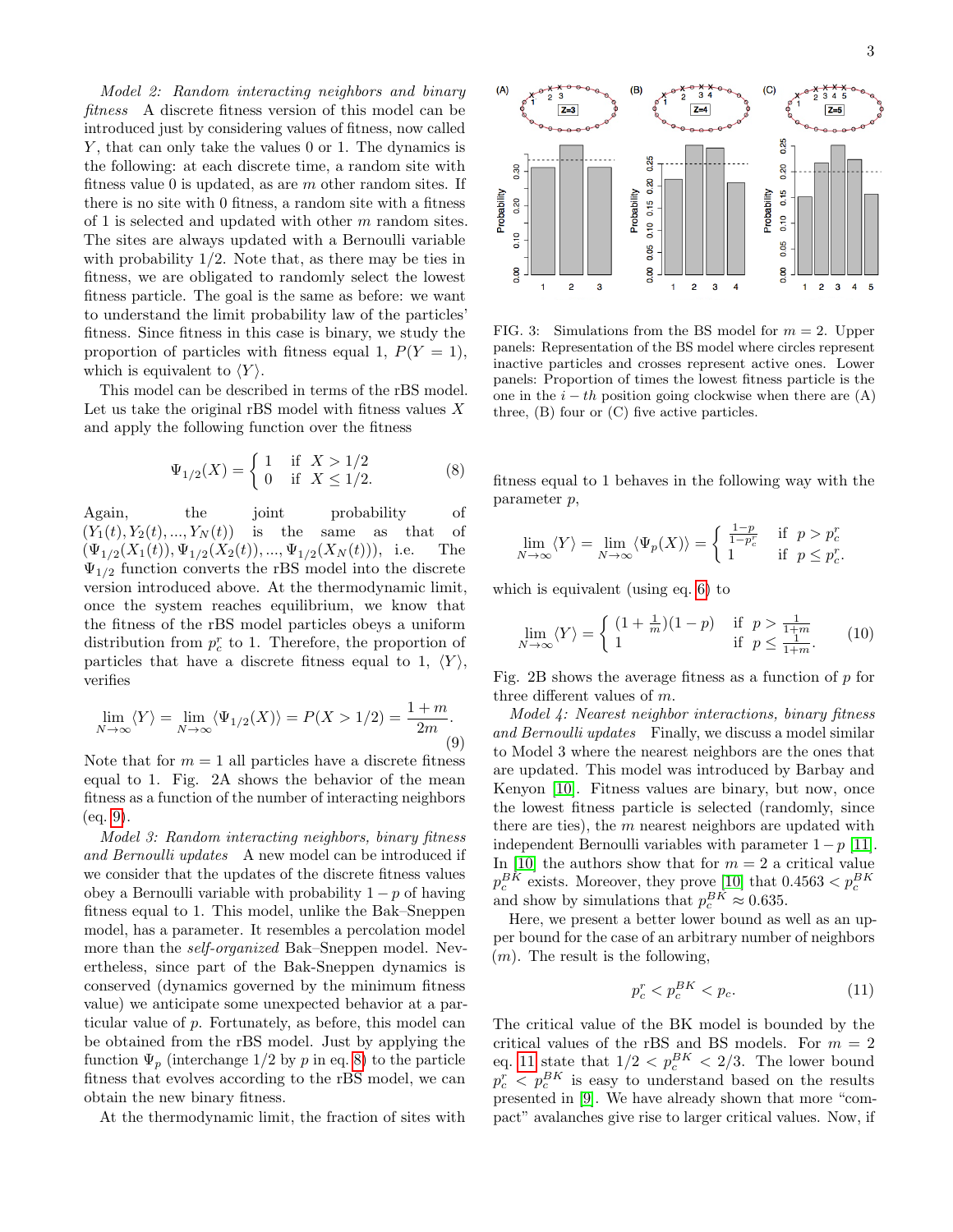we compare the avalanches of Model 3 (critical value  $p_c^r$ ) with the ones generated with Model 4 (critical value  $p_c^{BK}$ ) we see that the latter are more compact, since Model 4 evolves through the updates of nearest neighbors. To understand the upper bound,  $p_c^{BK} < p_c$ , the argument is more complex but is based on the same idea as avalanche compaction. The avalanches of the discrete version of the BS model are more compact than the ones of the BK model. We explain this argument next.

We first describe the BK model mathematically. Let  $N_{0,t}$  be the set that contains all particles with fitness equal to zero at time t, and  $N_{1,t}$  the set that contains the rest of the particles (with fitness equal to 1). Let us randomly choose one particle in each set (with equal probability), which we call  $h_{0,t}$ , and  $h_{1,t}$  to the randomly selected particle from set  $N_{0,t}$  and  $N_{1,t}$ , respectively. The lowest fitness particle at time  $t, \tilde{k}_t$ , is defined as

<span id="page-3-1"></span>
$$
\tilde{k}_t = \begin{cases}\nh_{0,t} & \text{if } N_{0,t} \neq \varnothing \\
h_{1,t} & \text{if } N_{0,t} = \varnothing.\n\end{cases}
$$
\n(12)

Particles obey the following dynamics

<span id="page-3-0"></span>
$$
Y_k(t+1) = \begin{cases} Y_k(t) & \text{if } dist(k, \tilde{k}_t) > a \\ W_{k,t} & \text{if } dist(k, \tilde{k}_t) \le a, \end{cases}
$$
 (13)

where  $W_{k,t}$  and  $Y_k(0)$  are iid Bernoulli random variables with parameter  $1 - p$ . For  $p = 1/2$ , although the model seems to be the binary fitness version of the Bak-Sneppen model, it is not. In order to create its discrete version, there must exist a function  $\Psi : \mathbb{R} \to \{0,1\}$  (or  $\Psi : \mathbb{R}^N \to \{0,1\}^N$  which, when applied individually to each fitness particle (or to its vector), converts the fitness given by eq. [1](#page-0-0) into the discrete version given by eq. [13.](#page-3-0) Specifically, if the BK model with  $p = 1/2$  were the discrete version of the BS model, then the joint probability of  $(Y_1(t), Y_2(t), \ldots, Y_N(t))$  must be equal to the joint probability of  $(\Psi(X_1(t)), \Psi(X_2(t)), \ldots, \Psi(X_N(t)))$ (or  $\Psi(X_1(t), X_2(t), \ldots, X_N(t)))$ ), where  $X_k$  is the fitness of particle  $k$  given by the BS model. To understand why there is no  $\Psi$  function that verifies the previous conditions, we focus on the selection mechanism of the lowest fitness particle. In the rBS (Model 1), in its discrete version (Model 2), and also in Model 3, each particle below  $p_c^r$  has the same probability of being the lowest one (the same happens above  $p_c^r$ ). The BS model behaves in a different way. Each particle below  $p_c$  does not have the same chance of being the lowest one. At equilibrium, knowing that there are  $Z_t$  particles below  $p_c$  at time t, the ones at the edge of the avalanche have a lower chance than  $\frac{1}{Z_t}$ of being the lowest one, which is one of the reasons why avalanches in the BS model diffuse so slowly. Fig. 3 shows empirical evidence of this non-equiprobable law. Once the system is in equilibrium, we take snapshots and study the distribution of the fitness of active particles. In these snapshots, there are different numbers of active particles

 $(Z)$ . We only analyze the fitness of the snapshots that verify  $Z = \{3, 4, 5\}$ . Once we have the fitness values for  $Z = 3$ , for example, we construct a vector  $(X_a, X_b, X_c)$ with those fitness values. In the vector's first position,  $X_a$ , we put the fitness of the first clockwise particle; in the second position, we put the fitness of the particle in the middle, and in the third position, we put the last particle's fitness. The same procedure is done for Z equals 4 and 5. Fig 3 shows the fraction of times each particle was the one with the lowest fitness when  $Z = 3$  (panel A),  $Z = 4$ (panel B) and  $Z = 5$  (panel C). As one can observe, the distribution is symmetric as it must be, but the particles in the middle have a greater probability of being the lowest fitness particle. Moreover, the distance between the active particles shapes this distribution (data not shown), i.e. the probability of being the lowest particle depends on the relative positions of the active particles (I.e., the order and distance between them). In the BK model, all active particles have the same chance of being the lowest fitness particle, and in the BS model, we just showed that the particles in the middle have the greatest probability. This last observation is the key argument for why there is no  $\Psi$  function that converts the BS model into the BK model preserving the dynamics. There is no way how to convert the non-equiprobable selection mechanism in a equiprobable one (eq. 12).

Nevertheless, if we apply the  $\Psi_p$  function previously defined to the fitness of the BS model, we obtain the true discrete version of the BS model when  $p = 1/2$ . This discrete model evolves by eq. [13](#page-3-0) but with  $k_t$ , obeying a much more complicated probability law than the one defined in eq[.12.](#page-3-1) In particular  $h_{0,t}$  is not selected with equal probability from the  $N_{0,t}$  set. The specific law for  $k_t$  exceeds the scope of this work, but we can say that this true discrete version of the BS model will verify the same type of behavior found in Model 3,

$$
\lim_{N \to \infty} \langle Y \rangle = \lim_{N \to \infty} \langle \Psi_p(X) \rangle = \begin{cases} \frac{1-p}{1-p_c} & \text{if } p > p_c \\ 1 & \text{if } p \le p_c. \end{cases}
$$

On the other hand, it is difficult for the BK model (equations [12](#page-3-1) and [13\)](#page-3-0) to calculate the exact behavior of  $\lim_{L \to \infty} \langle Y \rangle$  as a function of p. We can only say that  $p_c^{BK}$  $N \rightarrow \infty$  must be smaller than the critical value of the true discrete BS model, which is equal to the continuous case  $(p_c)$ , since the true discrete BS model generates more compact avalanches than the BK model, and more compact avalanches give rise to larger critical values.

Finally, we study  $\lim_{N \to \infty} \langle Y \rangle$  by simulations. Fig 2 (C) shows the average fitness as a function  $p$  for cases  $m =$  $\{2, 4, 50\}$ . We can say that

$$
\lim_{N \to \infty} \langle Y \rangle = \begin{cases} g(p) & \text{if } p > p_c^{BK} \\ 1 & \text{if } p \le p_c^{BK}, \end{cases}
$$
(14)

where  $q$  is a non-linear decreasing function. We believe